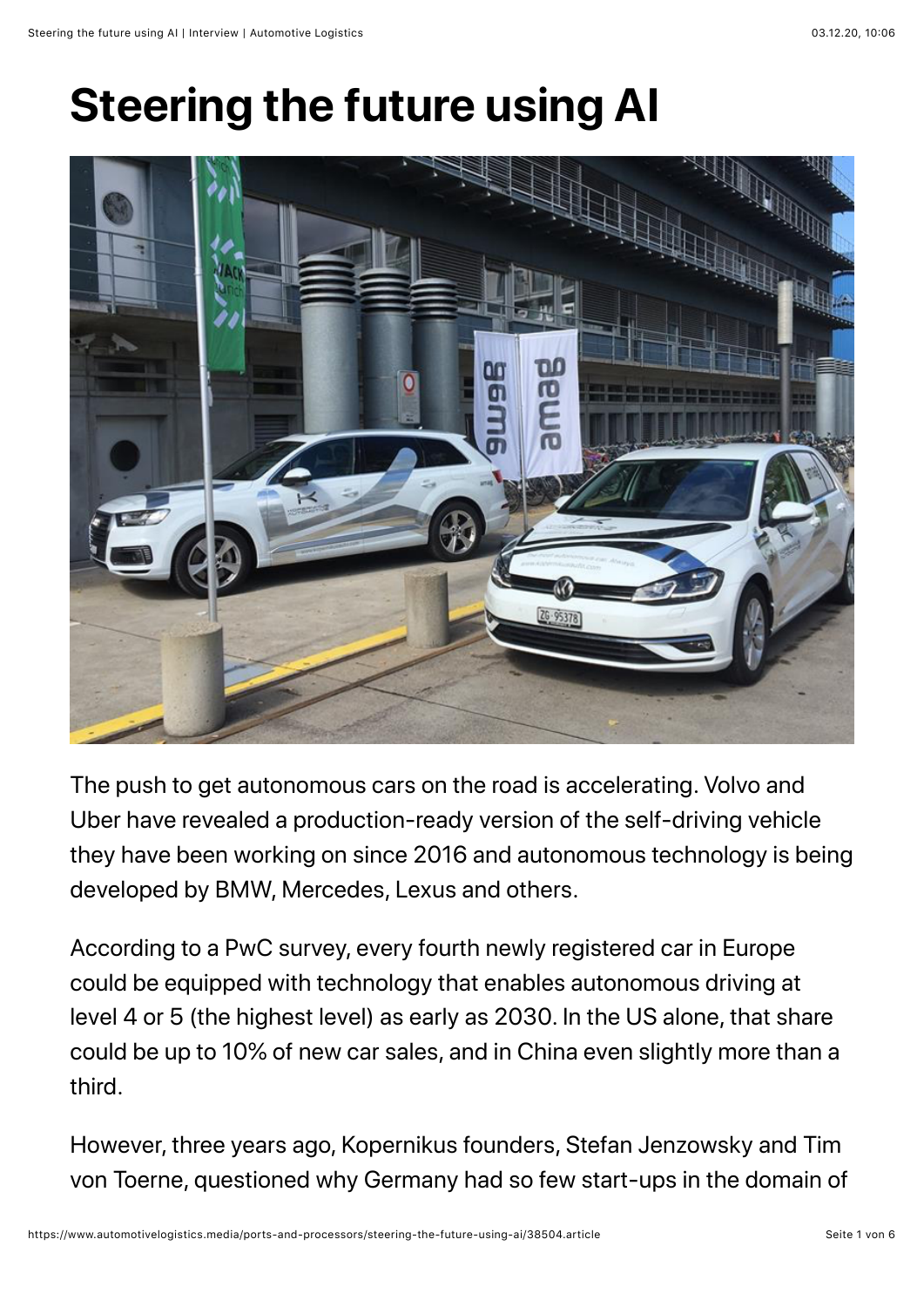self-driving and whether all self-driving software would, and could be, written by OEMs.



"We wanted to take today's series production automobiles and make them self-driving by AI," says MD Jenzowsky, formerly vice-president at Siemens. "We wanted to complement [existing] vehicles with a range of automated driving functions as quickly as possible."

 Having started out as 'hackers' building retro-fit kits to make cars selfdriving, Kopernikus was "naïve" to think how long it would take to get the kit to market, according to Jenzowsky. "We changed the focus of our operation, which is very common in a start-up," he says."

## **Picturing the process**

The company decided to create a middleware self-driving software solution. The technology is manufacturer-specific and can be adapted to various vehicle models and local conditions.

"We basically install cameras at an OEM's repair facility or parking structure," explains Jenzowsky. "These cameras allow us to run artificial neural networks very much like other companies do with onboard cameras."

Companies including Argo and former Google self-driving project Waymo use onboard cameras, which usually sit behind the windscreen and map out a driveable path, detecting any obstacles.

"We do the same, but our cameras are in the facility," continues Jenzowsky. "They're on walls and they look like surveillance cameras."

Using Nvidia hardware and software, which is built into the facility, the company uses a specialised wireless LAN to send commands to the vehicle. The software installed in the vehicle allows the car to be controlled from the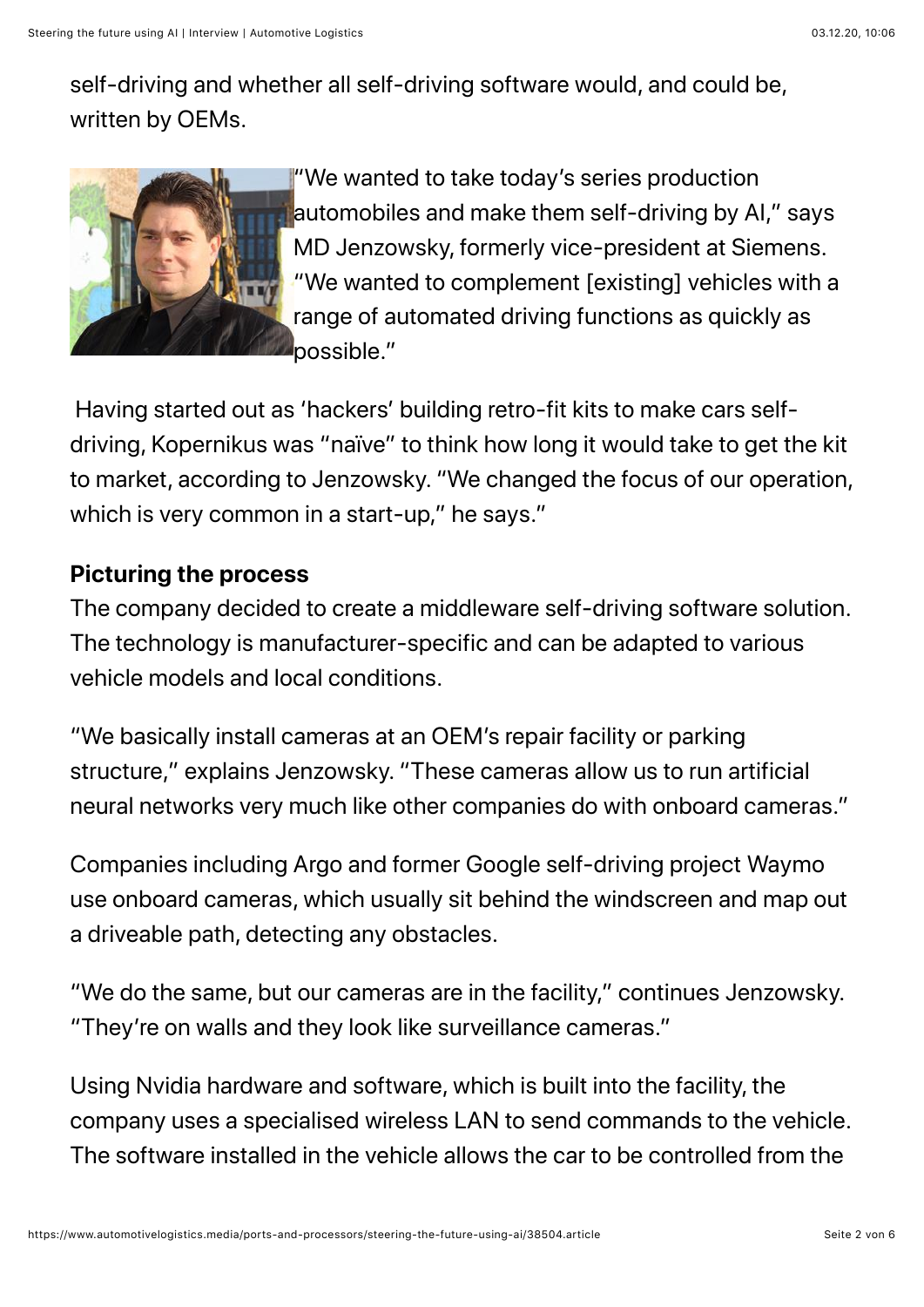#### outside.

"Imagine a repair facility that can autonomously call cars in to get repaired and then drive out again. Or a parking structure, which you park your car in front of and it will autonomously drive it in and store it until you come back', explains Jenzowsky.

Kopernikus, based in Berlin, is already capable of enabling cars to drive autonomously on private premises, for example in factories or workshops.

#### **Partnering with Porsche**

The company has supplier status with several OEMs, including several brands of Volkswagen. It has also worked with Porsche to create a testing ground at the OEM's base in Ludwigsburg, north of Stuttgart, Germany.

The two firms tested autonomous technology that allows cars to drive themselves from the carpark to the workshop, before being driven on to the inspection ramp remotely.

*Imagine a repair facility that can autonomously call cars in to get repaired and then drive out again. Or a parking structure, which you park your car in front of and it will autonomously drive it in and store it until you come back - Stefan Jenzowsky, Kopernikus*

During the collaboration, a vehicle technician used a tablet to summon the car and position it precisely on the ramp. Once the work was completed, the car could be lowered and driven back to the carpark in readiness for collection by the customer.

The companies implemented measures to guarantee safety in the practical implementation stage of the test run, including a speed limit of 7kph and the additional use of a human driver.

"We learnt a lot from working with Porsche," says Jenzowsky. "The further intention is that the AI technology used for autonomous driving will then not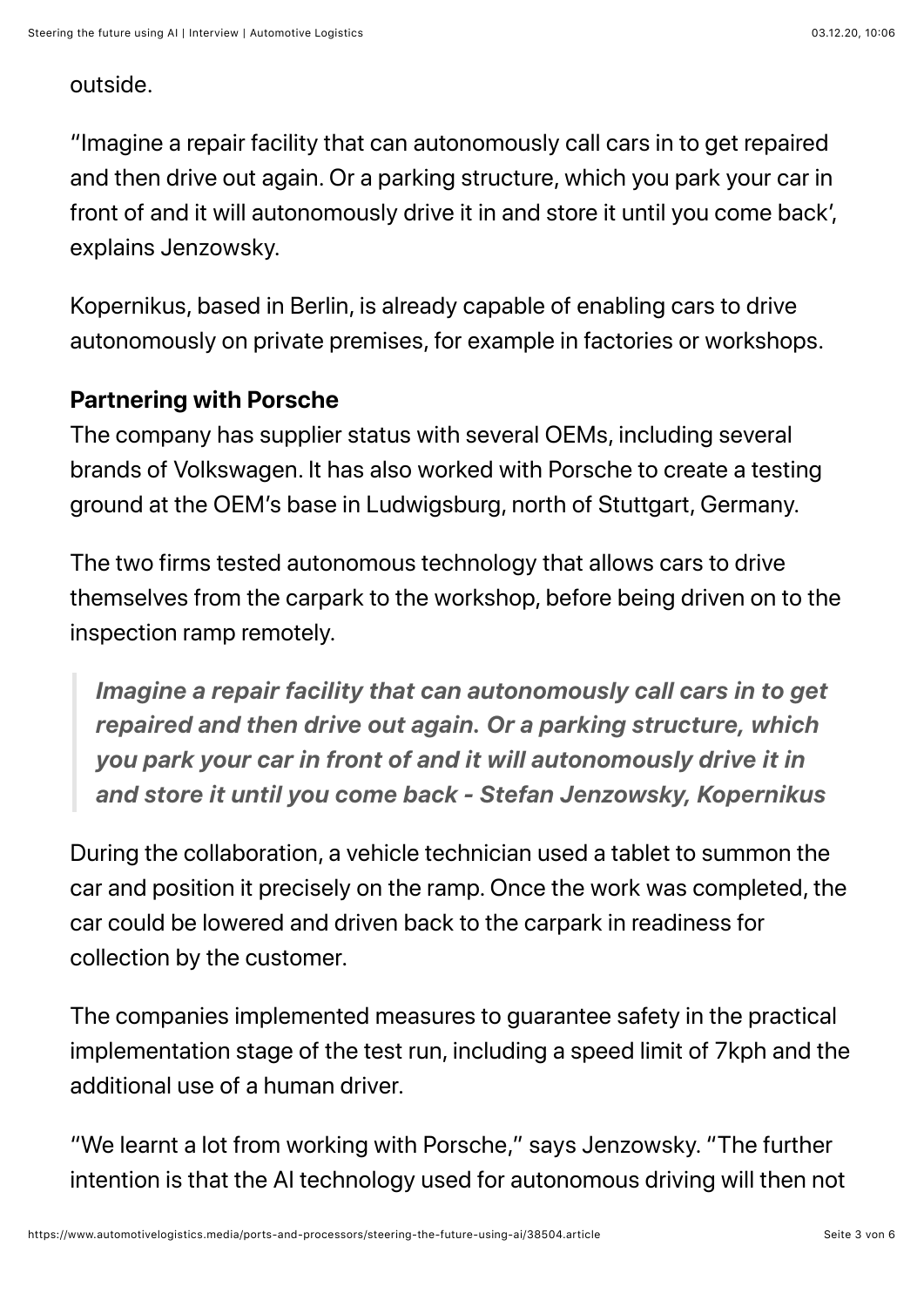only handle vehicle orientation, but also independently identify and localise objects–and plan paths automatically."

## **Looking at logistics**

One of Kopernikus' top use cases is to give companies the chance to autonomously drive a vehicle out of the production facility. "With a few cameras we can oversee the entire finishing area after they get wheels on the car at the production plant," says Jenzowsky. "With a few more cameras we can put them into logistics, so we can park these cars. We can bring them out if they need to be transported on a truck or a ship."

The logistics process is something Jenzowsky suggests Kopernikus is "pretty good at". The technology can even be used at ports. "There is a huge logistics process and unfortunately today there are also many cars damaged in the loading process, especially on ships," he says. "Our technology is very well suited to be used at ports to load cars on and off ships. You just need to put our software into the vehicle at production.

*An OEM can enable [AI technology] in its own production facility, leading them quickly into the future of autonomous driving with today's vehicles - Stefan Jenzowsky, Kopernikus*

"Using our system offers an immediate return on investment, with a full return on the entire investment within less than a year, due to the savings on human drivers. It's very attractive for an OEM to equip their production facility this way because there's a huge direct impact on the balance sheet," he says.

There are other companies offering similar solutions, one of which is Steer in North America, which has created automated parking technology. "We have seen some approaches by some of the larger German tier ones, but we seem to be the most advanced in this area," says Jenzowsky. "We haven't seen any installation that can do it as easily or capably as us."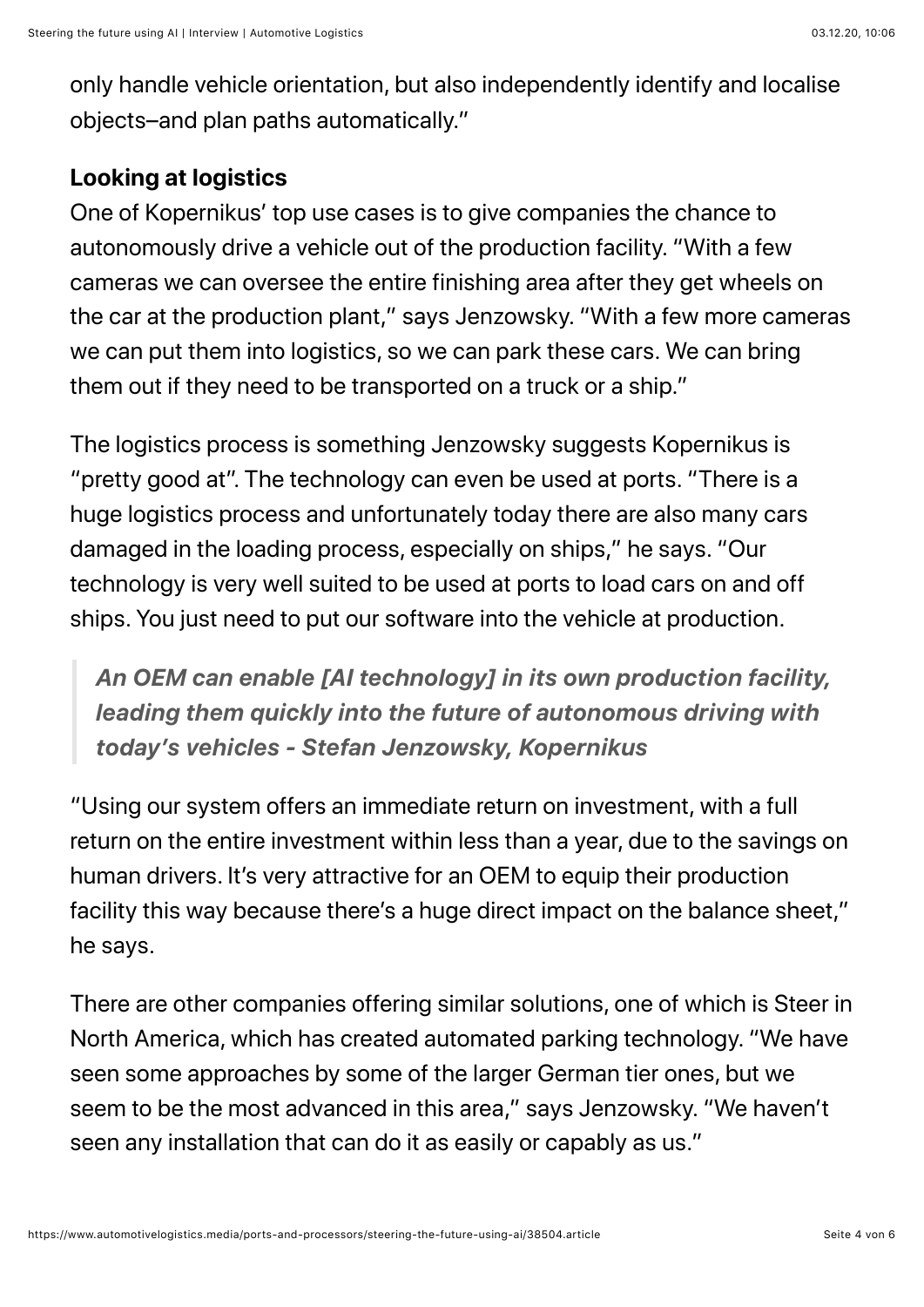Jenzowsky also points out that the technology can be scaled very easily, simply by adding more cameras and wireless LAN access points to the facility.

#### **Testing technology**

Kopernikus' technology is currently only intended to be used for private property due to the worldwide legislation and certification processes, which are, according to Jenzowsky, "extremely slow and tedious when it comes to self-driving technology".

"Self-driving technology is much further ahead than the legislators are," he says. "If you look at the Audi A8, which has a high amount of AI in it, many of the intelligence cannot be turned on because the legislators are not ready."

"So, this is why we first concentrated on private grounds. We have opted to go for the quickest route to market," he states.

There is also the international aspect. "There is a legislator for every territory in the world," says Jenzowsky, who points out that Nevada in the US allows testing of autonomous cars on public roads without a safety driver, while in India it is against the law to drive autonomously. Europe, meanwhile, is "light years behind" regarding self-driving legislation, according to Jenzowsky.

"There is not one AI system, not even Waymo that can drive the entire world today," he continues. "However, our middleware allows software to be downloaded into the vehicle for different territories."

### **Back to the future**

"We don't want to hack cars anymore like we did in the beginning," says Jenzowsky. "[We] have to work with the OEMs to get our software safely in the vehicle and also to prevent anyone from using it to steal the car. We need a very smart architecture to prevent any accidents, but at the same time make logistics easier."